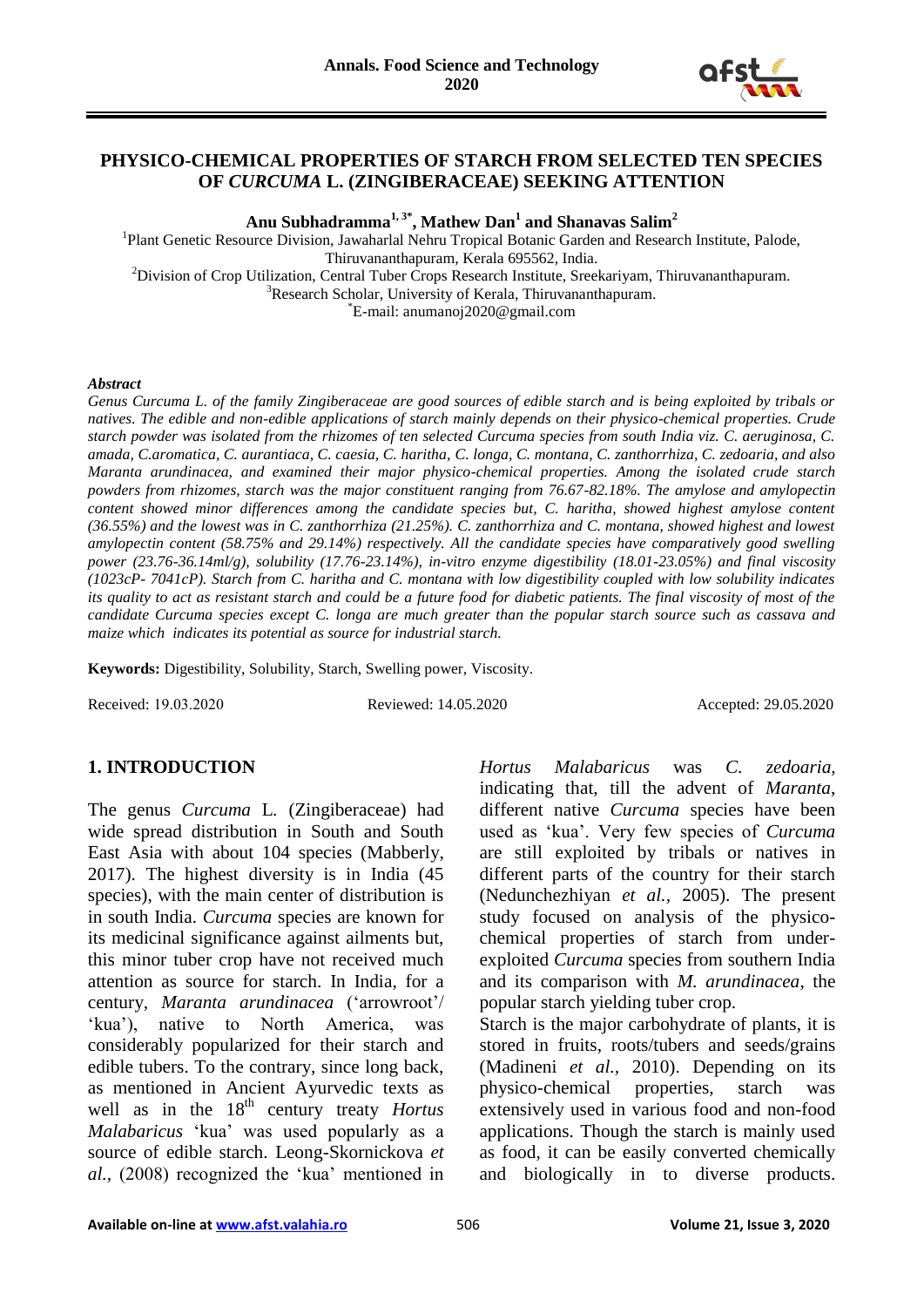

Industrial demand for starch as an ingredient of various processed foods and non-food applications is depends up on its physical and chemical properties (Whitaker and Tannenbaun, 1997). It perform various functions in food industry such as stabilizer and bulkening agent (Zeeman *et al.,* 2010). Since starch is easily digestible and fine textured, its physico-chemical properties and interaction with other constituents are intent to the food industry.

# **2. MATERIALS AND METHODS**

### **2.1. Isolation of crude starch powder:**

Fresh mature rhizomes of ten *Curcuma* species were obtained from the Medicinal Garden of Jawaharlal Nehru Tropical Botanic Garden and Research Institute, Palode, Thiruvananthapuram. *Curcuma* species selected for starch isolation were *C. aeruginosa*  Roxb.*, C. amada* Roxb., *C.aromatica* Salisb*., C. aurantiaca* Zijp*, C. caesia Roxb., C. haritha*  Mangaly & M. Sabu*, C. longa* L., *C. montana*  Roxb*., C. zanthorrhiza* Roxb *and C. zedoaria*  (Christm.) Roscoe. For comparison *Maranta arundinacea* L., was also subjected to the study. Crude starch powder was isolated from the rhizomes through traditional method with slight modification to the procedure by Kokate (1994). Harvested rhizomes were cleaned, chopped in to fine pieces, followed by grinding with water to get smooth paste. The paste was mixed well in water, and filtered through fine cotton cloth. The residue on cloth was washed several times and the residual water allowed to settle for 7-8hours was decanted. The sedimented starch paste was well dried in sunlight for 3-4 hours and stored in air tight containers for further analysis.

## **2.2. Physico-chemical characterization:**

The isolated crude starch powder was estimated for their starch (Padmaja *et al.,* 2005), amylose content was determined and the amylopectin content was calculated (Williams *et al*., 1970) using the following equation,

Amylopectin =  $100$ -Amylose (%)

Physico-chemical properties of the crude starch

powder such as swelling power and solubility (Padmaja *et al.,* 2005), *in-vitro* enzyme digestibility (Singh *et al.,* 1982) and Pasting properties (Padmaja *et al.,* 2005) such as peak viscosity, break down, set back, final viscosity and pasting temperature were determined using a Rapid Visco Analyser (RVA-4, New port Scientific, Warriewood, Australia) controlled by thermocline for Windows software with standard procedures.

## **3. RESULTS AND DISCUSSION**

The isolated crude starch powder from *C. aurantiaca*, *C. caesia, C. haritha* and *C. montana* tubers observed as pure white as *Maranta arundinacea*, while that from *C. aeruginosa*, *C. amada*, *C. aromatica* and *C. zedoaria* were offwhite, whereas the powder from *C. longa* and *C. zanthorrhiza* were yellowish due to the presence of yellow pigment curcumin (Fig.1).

## **3.1. Starch: Amylose and Amylopectin composition**

The edible and non-edible applications of the crude starch powder were mainly determined by its various physico-chemical properties. Starch molecule is composed of an amorphous region, amylose and crystalline region, amylopectin. The amylose content of the starch is important because amylose largely determines the gelling ability of the starch. In the isolated crude powder of all the selected species, starch was the major constituent ranging from 76.67 to 82.18%. *C*. *haritha* showed highest starch component in its crude powder (82.18%), which is higher than *Maranta* (81.21%) followed by *C. montana* (81.06%) and *C. zanthorrhiza* (80.00%) (Fig 2). All the candidate species were, with considerably good amylose content, among them, *C. haritha* showed the maximum as 36.55% and *C. zanthorrhiza* showed the minimum as 21.25%. High amylose content is the criterion for good edible starch and also beneficial for the manufacture of extruded and fried snacks with desirable features, particularly low expansion, high crispiness and reduced fat uptake. Amylopectin content showed highest in *C. zanthorrhiza* and lowest in *C. montana* as 58.75% and 29.14% respectively.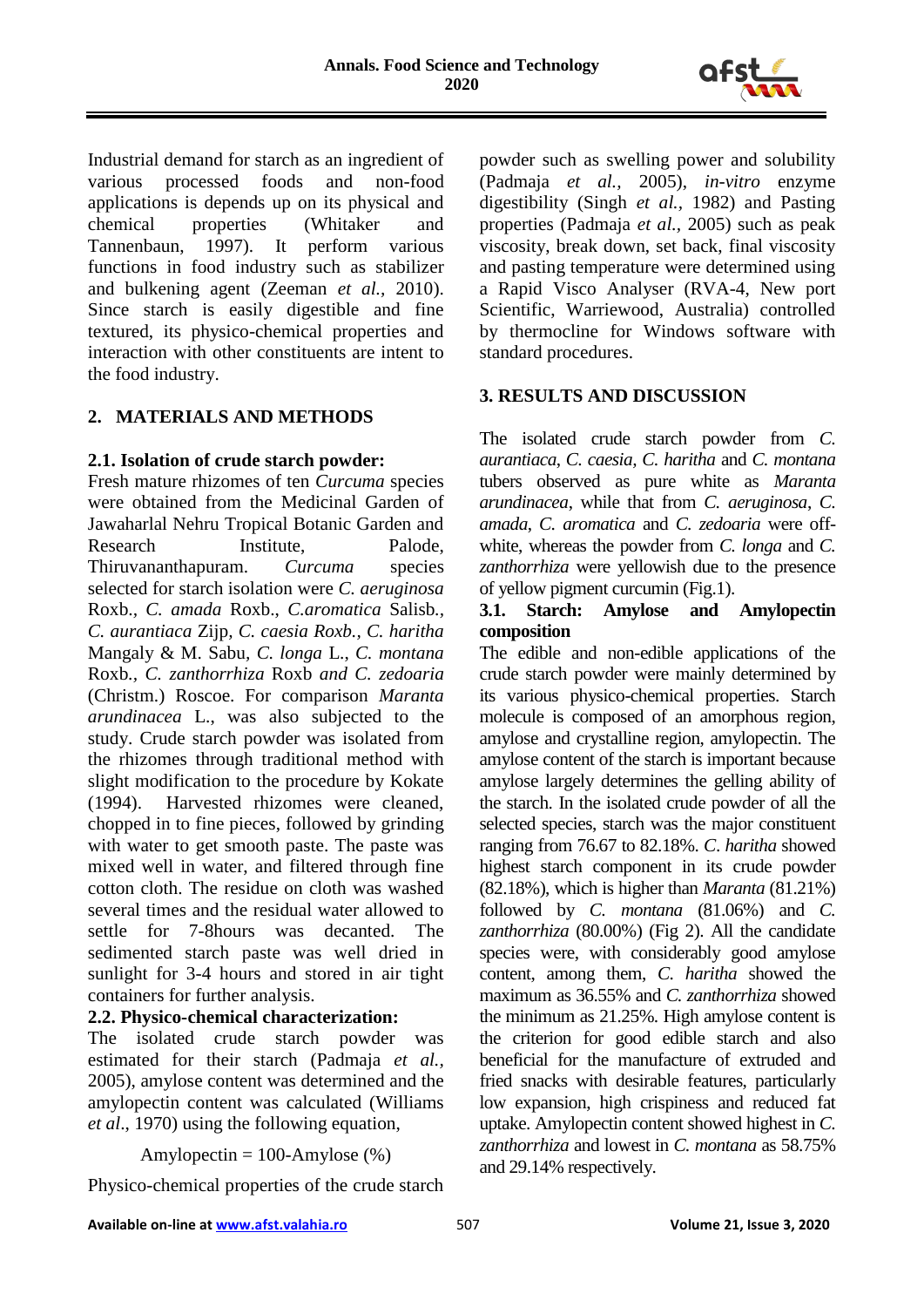



Fig.1. Crude starch powder isolated from Curcuma species and Maranta arundinacea



Fig. 2. Starch: Amylose and Amylopectin composition of crude starch powder

High proportion of amylopectin molecules contributed to the increased swelling power (Sasaki and Matsuki, 1998). The amylose content may vary within the same botanical variety because differences in geographic origin and culture conditions (Gao *et al*., 2014). **3.2. Swelling power and Solubility**

Swelling power and solubility are the two important properties of the starch, which determined its specific functional property when utilized for food products. It measures

the ability to swell and leach soluble materials when heated above gelatinization temperature. In the present study, all the candidate species have comparatively good swelling power ranges 23.76-36.14ml/g and solubility 17.76- 23.14%, which was comparable to *Maranta* starch powder (35.38ml/g and 28.74% respectively) (Table 1). The highest swelling power was obtained for *C. caesia* (36.14 ml/g), which was higher than *M. arundinacea,*  whereas lowest for *C. longa* (23.76ml/g).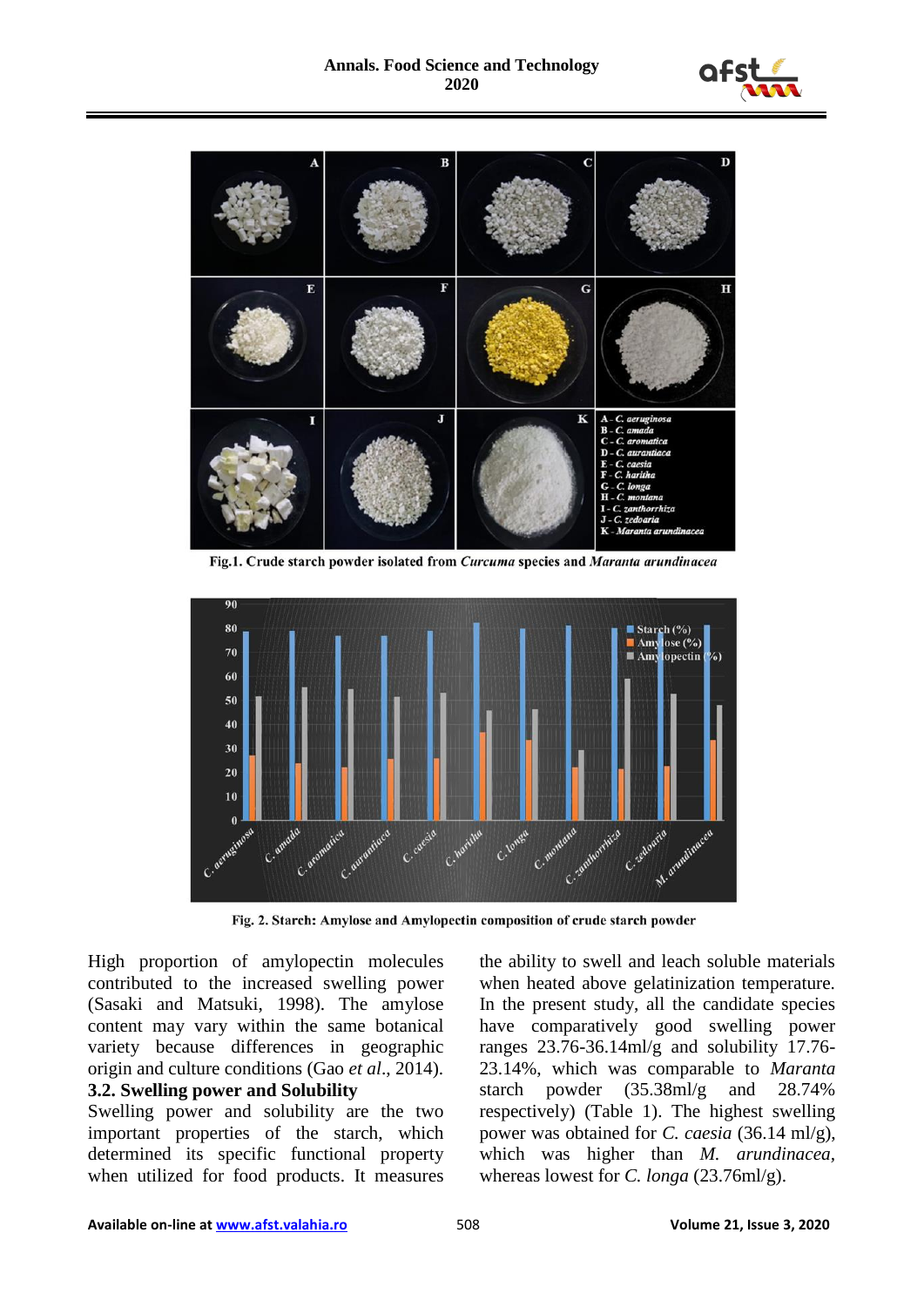

| SI.<br>No.       | buu vu pon uci<br><b>Species</b> | Swelling<br>power<br>(ml/g) | <b>Solubility</b><br>(%) | In vitro<br>enzyme<br>digestibility<br>(%) |
|------------------|----------------------------------|-----------------------------|--------------------------|--------------------------------------------|
| 1.               | C. aeruginosa                    | $27.33 \pm 0.28$            | $23.14 \pm 0.75$         | $19.01 \pm 0.2$                            |
| $\overline{2}$ . | C. amada                         | $26.90 \pm 0.52$            | $22.35 \pm 0.64$         | $19.22 \pm 0.2$                            |
| 3.               | C. aromatica                     | $26.43 \pm 0.17$            | $21.14 \pm 0.53$         | $23.05 \pm 0.1$                            |
| 4.               | C. aurantiaca                    | $33.75 \pm 0.32$            | $19.48 \pm 0.24$         | $18.01 \pm 0.2$                            |
| 5.               | C. caesia                        | $36.14 \pm 0.99$            | $20.21 \pm 0.53$         | $20.15 \pm 0.1$                            |
| 6.               | C. haritha                       | $34.43 \pm 0.54$            | $17.76 \pm 0.76$         | $15.95 \pm 0.2$                            |
| 7.               | C. longa                         | $23.76 \pm 0.29$            | $22.05 \pm 0.54$         | $19.98 \pm 0.6$                            |
| 8.               | C. montana                       | $32.35 \pm 0.76$            | $18.16 \pm 0.87$         | $16.34 \pm 0.5$                            |
| 9.               | C. zanthorrhiza                  | $26.75 \pm 0.65$            | $20.92 \pm 0.97$         | $20.28 \pm 0.5$                            |
|                  | 10. $ C$ . zedoaria              | $28.19 \pm 0.86$            | $20.23 \pm 0.79$         | $19.23 \pm 0.4$                            |
|                  | 11. M. arundinacea               | $35.38 \pm 0.12$            | $28.74 \pm 0.32$         | $23.92 \pm 0.6$                            |

**Table 1. Physico-chemical characteristics of crude starch powder**

The swelling power of potato starch ranges 26.29-48.61ml/g (Kaur *et al*., 2007), *Dioscorea esculenta* 24.27ml/g, cassava 30.6ml/g (Moorthy, 2002) and different *Curcuma* species ranges 18.75-29.3 ml/g (Thaha, 2013). Swelling power of most of the candidate starches except *C. longa* were within the range of potato starch  $(26.29-48.61 \text{ mJ/g})$ . Increased swelling power of starch granules could easily broke down by sheer forces (Lee *et al*., 1997). The solubility was maximum for *C. aeruginosa* (23.14%) and minimum for *C. haritha* (17.76%) (Table 1). Considerably high solubility of candidate *Curcuma* species except *C. haritha* and *C. montana* indicates its high value as food. Though the starch from *C. haritha* and *C. montana* possess less solubility, it was highly valued as resistant starch (RS), since low soluble or insoluble starches function as dietary fiber. Different parameters such as starch source, temperature, heating period, stirring and centrifuging conditions etc. are affected by the swelling power and solubility of starch.

The swelling power and solubility provide the indication of extent of interaction between starch chain within the amorphous and crystalline domains and are influenced by the character of amylose and amylopectin (Chan *et al*., 2009; Leach *et al*., 1959). According to Kumoro *et al*. (2012) greater swelling power

shows harmonious with higher solubility, however, they observed there is no direct correlation between swelling and solubility. In the present study, swelling power of starch powder from four *Curcuma* species such as *C. aurantiaca, C. caesia, C. haritha, C. montana* showed a pattern that tend to decrease in contrast to its solubility but, in the rest of six species there were no direct correlation with swelling power and solubility as in *M. arundinacea*. The high swelling power results in to high digestibility indicating its ability to use as edible starch (Nuwamanya *et al*., 2009). Food eating quality is often connected with retention of water in swollen starch granules (Falade and Okafor, 2015). These two physicochemical properties of the starch powder may influence the quality of bakery products (Kusumayanti *et al*., 2015) where it is used as an ingredient. Starch powder having lower swelling power and solubility will not swell well and thus may not be suitable for bakery products.

#### **3.3.** *In-vitro* **enzyme digestibility**

Enzyme digestibility of starch is an important individual component in many processed food products which is one of the main criterion for its application in food. It plays an important role in the rapid assessment of the quality of starch present in food and relates with how a food from starch is likely to behave *in vivo*, in terms of the rate and extent of sugar release from the available starch. All the candidate *Curcuma* species except *C. haritha* and *C. montana* have considerably good enzyme digestibility. Starch from *C. aromatica, C. caesia* and *C. zanthorrhiza* possess high quality edible starch by considering the two important physico-chemical property solubility and *invitro* enzyme digestibility and very well comparable to that of *Maranta* starch.

Starch from *C. haritha* (15.05%) and *C. montana* (16.34%) with low digestibility together with low solubility (Table 1), expressed the favourable physico-chemical properties to perform as resistant starch (RS). Resistant starch is defined as the sum of starch or products of starch degradation not absorbed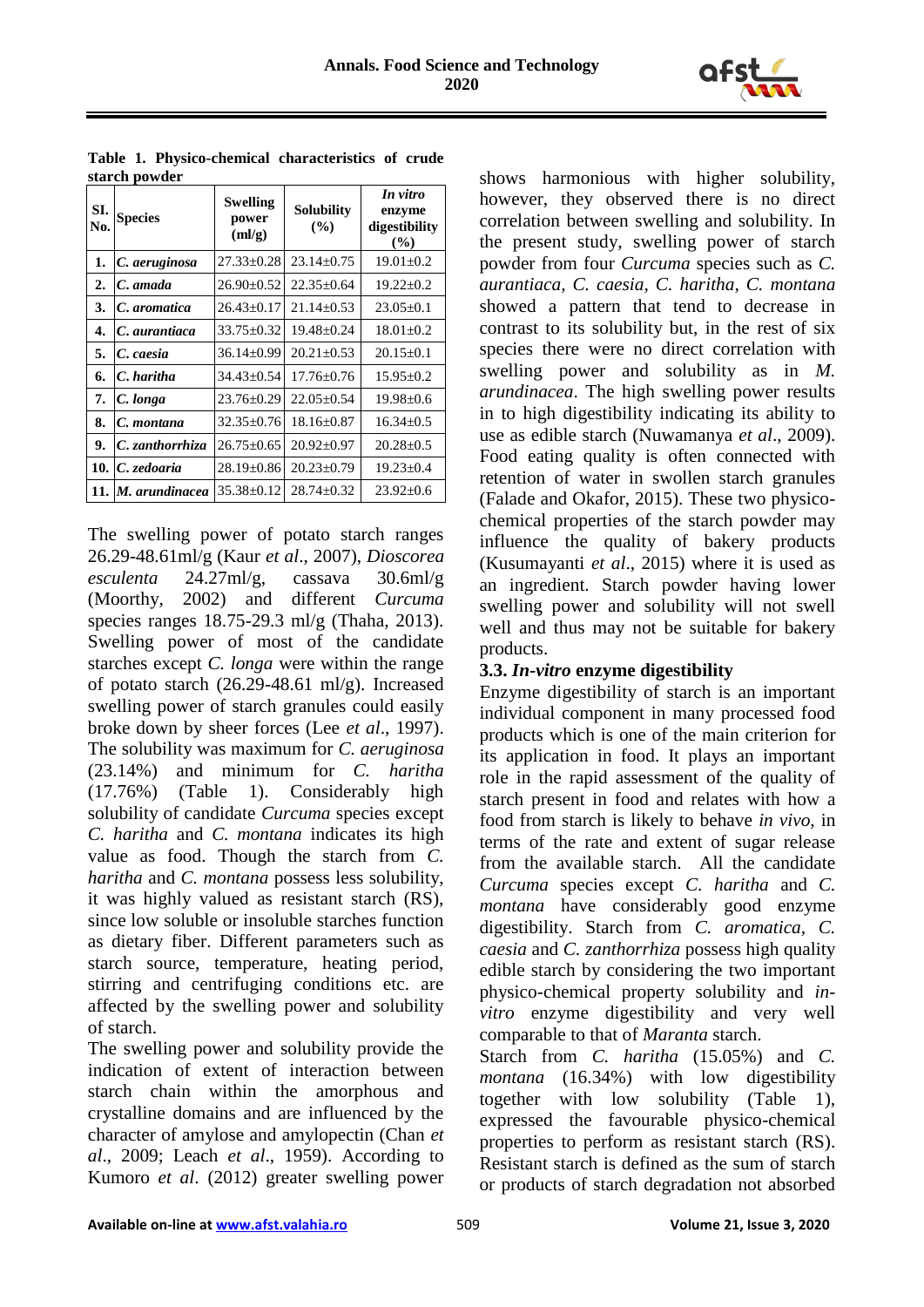

by the small intestine in healthy individuals (Champ *et al*., 1999). Unripe banana, *Canna edulis*, taro starches (Srikaeo *et al*., 2011) and *C. rakthakanda* (Dan and Thaha, 2015) have lowest digestibility with significant amount of resistant starch. Baghurst *et al*., (1996) and Nugent (2005) proposed the resistant starch as pharma food for diabetic patients, since small intestine cannot absorb resistant starch and act it as dietary fibre. Based on these information, the results in the present study on starch from *C. haritha* and *C. montana* with less solubility and digestibility are obviously sources of resistant starch, and could be a future medicated food for diabetic patients. Various factors contribute to the digestibility of starch include granule morphology, amyloseamylopectin ratio, molecular structure, degree of breaking, and the physical stage etc. (Thaha, 2013). Higher digestibility of starch is the benchmark for the production of various identical functional foods such as noodles, pasta etc. which indicates the industrial significance of such starch.

### **3.4. Pasting properties (Viscometry)**

Pasting is the phenomenon, following gelatinization in the dissolution of starches. Considering its edible value, pasting property is a crucial factor for starch, and is chiefly correlated to its viscosity. Viscosity of starch granules is mainly influenced by the granule size, shape, swelling power, amylopectinamylose entanglement and amylose and

amylopectin granular interaction (Hoover, 2001). The pasting profile of the crude starch powder from the candidate *Curcuma* species were analysed and graphically represented using Rapid Visco Analyser (Fig. 3).

Pasting properties point out to its significance in various non-food applications, because pasting profile indicates how the starch will behave during processing. As heating continues, an increase in viscosity observed, which reflects the process of pasting. Pasting temperature is the temperature at which the onset of viscosity increase. Viscosity increases with continued heating, until the rate of granule swelling equals to the rate of granule collapse, which is denoted as peak viscosity (PV).

Among the candidate *Curcuma* species, starch powder with the highest peak viscosity was observed for *C. montana* (6242.0cP) followed by *C. aurantiaca* (4394.0cP), *C. haritha* (4906.0cP), and *C. caesia* (4054.0cP), whereas the lowest value was for *C. longa* (543.0cP) (Table 2). The peak viscosity starch from of different tuber crops were *Canna edulis* (3442.0cP), *Canna indica* (951.0cp), *Maranta arundinacea* (2201.0cP) (Thaha, 2013), cassava (3417.0cP), cocoyam (2637.0cP), ginger (2384.0cP), and potato (6889.0cP) (Tetchi *et al*., 2007).

Peak viscosity of *C. montana* starch is close to that of cassava starch, whereas others did not match with the previously reported value.

| Table 2. Pasting properties of crude starch powder                    |                           |                |        |        |                     |  |  |  |
|-----------------------------------------------------------------------|---------------------------|----------------|--------|--------|---------------------|--|--|--|
| Candidate                                                             | Viscosity parameters (cP) | <b>Pasting</b> |        |        |                     |  |  |  |
| species                                                               | <b>PV</b>                 | <b>BD</b>      | FV     | SВ     | temperature<br>(°C) |  |  |  |
| C. aeruginosa                                                         | 3882.0                    | 402.0          | 5236.0 | 1756.0 | 84.85               |  |  |  |
| C. amada                                                              | 2821.0                    | 108.0          | 4164.0 | 1451.0 | 89.50               |  |  |  |
| C. aromatica                                                          | 2363.0                    | 34.0           | 3058.0 | 729.0  | 85.75               |  |  |  |
| C. aurantiaca                                                         | 4394.0                    | 330.0          | 6294.0 | 2230.0 | 82.25               |  |  |  |
| C. caesia                                                             | 5054.0                    | 238.0          | 5866.0 | 2050.0 | 82.35               |  |  |  |
| C. haritha                                                            | 4906.0                    | 572.0          | 6677.0 | 2343.0 | 82.70               |  |  |  |
| C. longa                                                              | 543.0                     | 102.0          | 1023.0 | 582.0  | 92.10               |  |  |  |
| C. montana                                                            | 6242.0                    | 1153.0         | 7041.0 | 1952.0 | 82.35               |  |  |  |
| C. zedoaria                                                           | 2324.0                    | 59.0           | 3977.0 | 1712.0 | 86.55               |  |  |  |
| C. zanthorrhizha                                                      | 2217.0                    | 17.0           | 3636.0 | 1436.0 | 88.15               |  |  |  |
| M. arundinacea                                                        | 2349.0                    | 885.0          | 1991.0 | 527.0  | 78.20               |  |  |  |
| PV- Peak Viscosity, BD- Break Down, FV- Final Viscosity, SB- Set Back |                           |                |        |        |                     |  |  |  |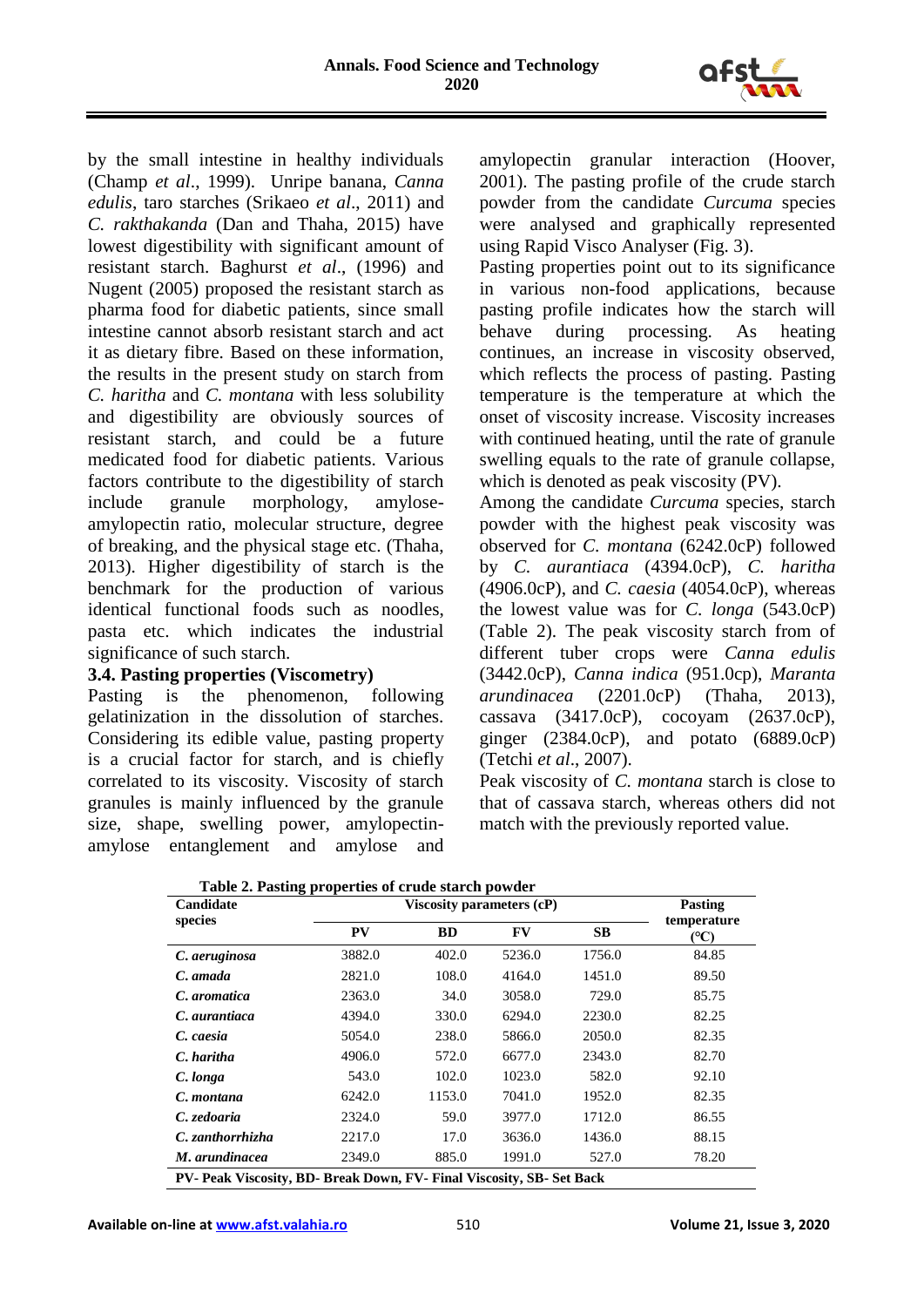



Fig. 3. Pasting profile of crude starch powder of species studied

Peak viscosity (PV) reflects the swelling extent or water binding capacity and often connection with the final product quality because, the swollen and collapsed starch granules are very well related to the texture of cooked starch.

Once peak viscosity is attained, a drop in viscosity or break down (BD) is observed due to disintegration of starch granules. The break down is a measure of the ease of disrupting swollen starch granules and indicates the degree of stability during cooking (Adebowale

and Lawal, 2003). *C. montana* showed maximum BD value (1153.0cP), whereas *C. zanthorrhiza* showed minimum value (17.0cP). Viscosity again raises, when cooking stage begins *i.e.* set back (SB), which is due to retrogradation of starch, especially amylose. Set back is an indicator of final product texture and is connected to syneresis. The highest set back value was showed by *C. haritha*  (2343.0cP) and lowest by *C. longa* (582.0cP). The lower set back viscosity during cooking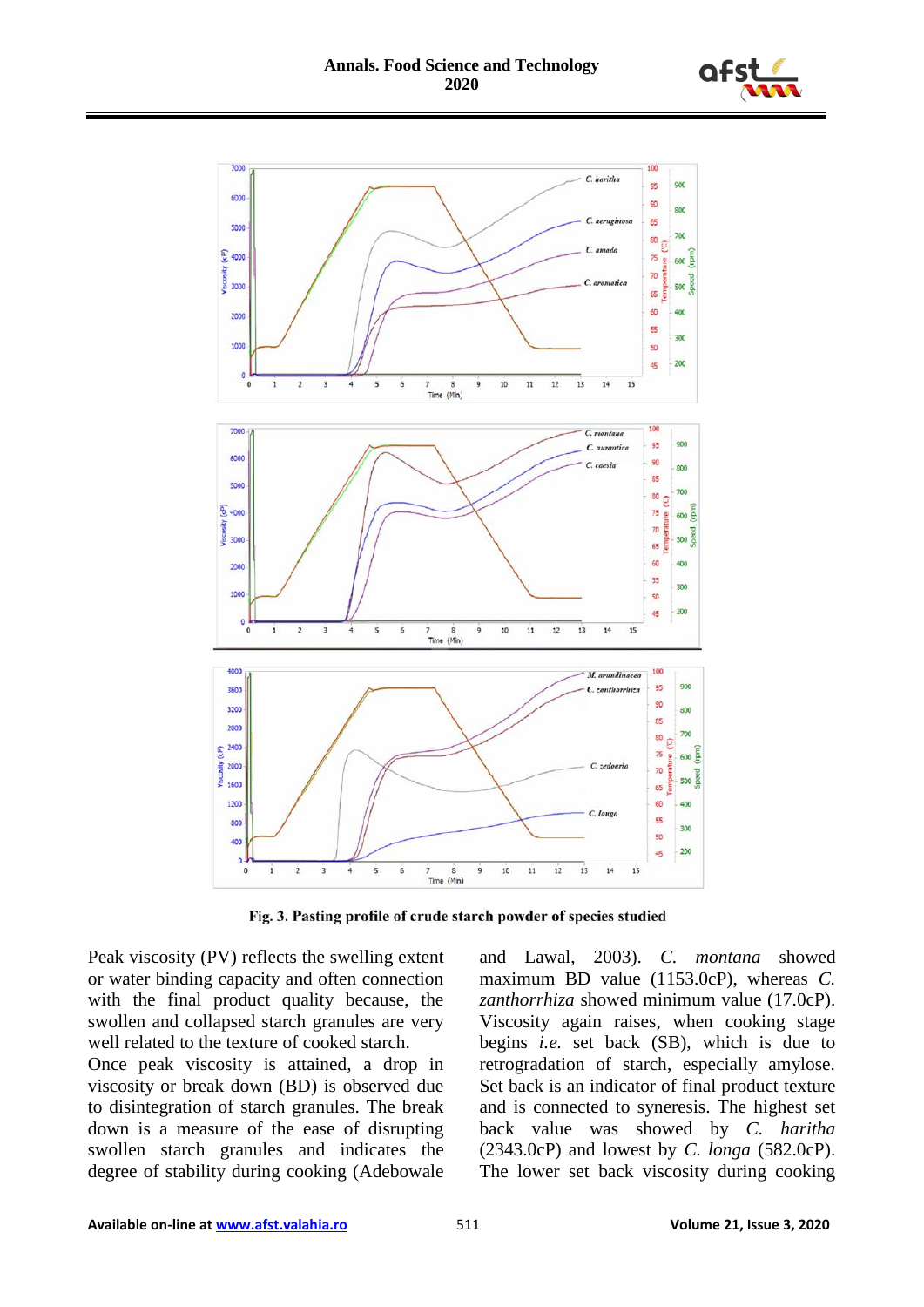

indicates higher resistance to retrogradation (Sanni *et al*., 2001). Viscosity of starch normally stabilizes at a final viscosity or cold paste viscosity, which is correlated to the capacity of starch to form viscous paste or gel after cooking and cooling (Batey and Curtin, 2000). The final viscosity (FV) value was higher for *C. montana* (7041.0cP), while lowest for *C. longa.* Other species such as *C. haritha* and *C. aurantiaca* possessed higher values nearer to *C. montana* (Table 2). The major source for our commercial starch is maize, because the final viscosity of maize (4084.0cP) which is much higher than cassava (2521.0cP) and rice (2261.0cP). The final viscosity of all the candidate *Curcuma* species except *C. longa* were much greater than that of popular starch sources such as cassava and rice. Out of these, six species (*C. aeruginosa*, *C. amada, C. aurantiaca*, *C. caesia*, *C. haritha* and *C. montana*) have greater final viscosity than maize, the commercial starch. All these indicates the potentiality of *Curcuma* starch as source for industrial starch. High viscosity starch has enormous industrial applications as well, which is commonly used in textile and paper industry, particularly for sizing because of their high adhesive range. The final viscosity is positively correlated with the granule size and peak viscosity, as revealed in the viscosity profiles, since starch with larger granule made a thicker gel up on cooling. The properties of the gel made by different starches would be mainly determined by granule size, molecular composition and structural properties of the starch polymer.

The pasting temperature of *C. longa* showed a higher value (92.10℃) followed by *C. amada* (89.50℃) and *C. zanthorrhiza* (88.15℃) as compared to other starches (Table 2). The increased viscosity of starch in water mainly contributes to the swollen granules and the amount of solubilized carbohydrate mentions to amylose, further heating and shearing at high temp (95℃) leads to the weakening and susceptibility of starch granule to shear damage. The differences in pasting properties of starch among candidate *Curcuma* species observed might be due to the difference in branch chain length, distribution of amylopectin, crystallinity, granular size, distribution and presence of other components.

# **4. CONCLUSION**

The starch powder from most of the candidate *Curcuma* species had almost similar physicochemical properties and comparable to *Maranta arundinacea*, the popular starchy tuber crop. Comparatively good starch content, amylose and amylopectin composition and the physico-chemical properties indicate its potentiality in different functional areas. The results suggest that starch from most of the candidate *Curcuma* species could be used as an alternative for *M. arundinacea* starch powder and as new a raw material for food and nonfood industry. Moreover, due to considerably low solubility and enzyme digestibility, the starch from *C. haritha* and *C. montana* are resistant starch, and could be a future food for diabetic patients.

## **ACKNOWLEDGEMENTS**

The authors are most grateful to the Director, JNTBGRI, Palode, Thiruvananthapuram, for providing facilities. The first author is thankful to University of Kerala for providing Research Fellowship. CTCRI, Sreekariyam, Thiruvananthapuram is also acknowledged for the analysis of crude starch powder.

# **5. REFERENCES**

- [1]. Mabberly D J 2017. Mabberley's plant-book: a portable dictionary of plants, their classification and uses (4th ed.) Cambridge university press, Cambridge. pp. 259-260.
- [2]. Leong-Skornickova J, Sida O, Sabu M and Marhold K 2008. Taxonomic and nomenclatural puzzles in Indian Curcuma: the identity and nomenclatural history of C. zedoaria (Christm.) Roscoe and C. zerumbet Roxb.( Zingiberaceae). Taxon. 57(3): 949- 962.
- [3]. Nedunchezhiyan M, Sivakumar P S, Misra R S and Naskar S K 2005. Curcuma Starch: A tribal way of extraction and utilization. Proceedings of the NSRTC2. CTCRI, Thiruvananthapuram. pp. 176-178.